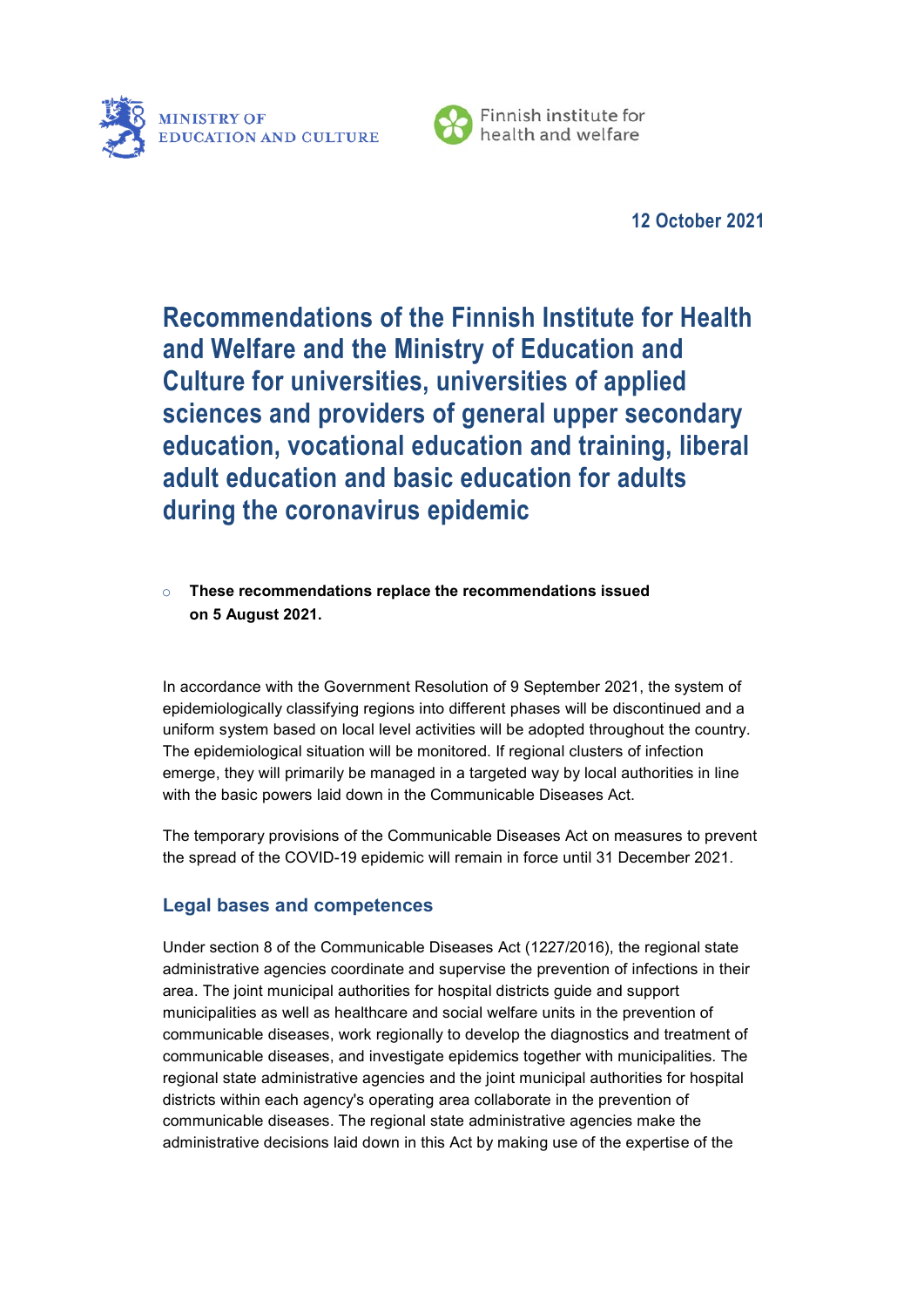joint municipal authority of the hospital district, the specific catchment area, and the Finnish Institute for Health and Welfare.

Under section 9 of the Communicable Diseases Act, municipalities are responsible for organising the work to prevent communicable diseases referred to in this Act within their area as part of public health work, as laid down in the Primary Health Care Act (66/1972), in the Health Care Act (1326/2010) and in this Act. In this Act, the actions to prevent communicable diseases encompass the prevention, early detection and monitoring of communicable diseases, measures needed to investigate or prevent an epidemic, and the examination, treatment and medical rehabilitation of persons who have a communicable disease or are suspected of having one, as well as the prevention of treatment-related infections.

Under section 58, subsection 1 of the Communicable Diseases Act, the municipal body responsible for controlling infectious diseases may, within its area of operation, decide to close healthcare and social welfare units, educational institutions, early education centres, residential accommodation and similar facilities and prohibit public gatherings or public events when a generally hazardous infectious disease or a disease that is justifiably suspected of being generally hazardous has been diagnosed or is justifiably expected to occur. A further condition is that such measures are necessary to prevent the spread of a generally hazardous infectious disease or a disease that is justifiably suspected of being generally hazardous. The regional state administrative agencies may make similar decisions in their operating area, when the decisions are needed for an area covering several municipalities.

In principle, the general restrictions on gatherings do not apply to teaching and other statutory activities of educational institutions. The recommendations of the Government on the restrictions in force on gatherings and the decisions of the regional state administrative agencies regarding public events in accordance with the Communicable Diseases Act must be complied with at public events organised by educational institutions.

## **Obligations under the Communicable Diseases Act to prevent the coronavirus epidemic from spreading**

The temporary amendments to the Communicable Diseases Act (447/2021) entered into force on 1 July 2021. The amendments will remain in force until 31 December 2021.

Section 58c of the Communicable Diseases Act also places obligations on education providers. Section 58c of the Communicable Diseases Act consists of provisions on the obligations to prevent the spread of coronavirus in the activities of those defined in the Act. The obligations are directly in force under the Act and do not require a separate decision by the authorities. Obligations under the section include the obligation to make sure: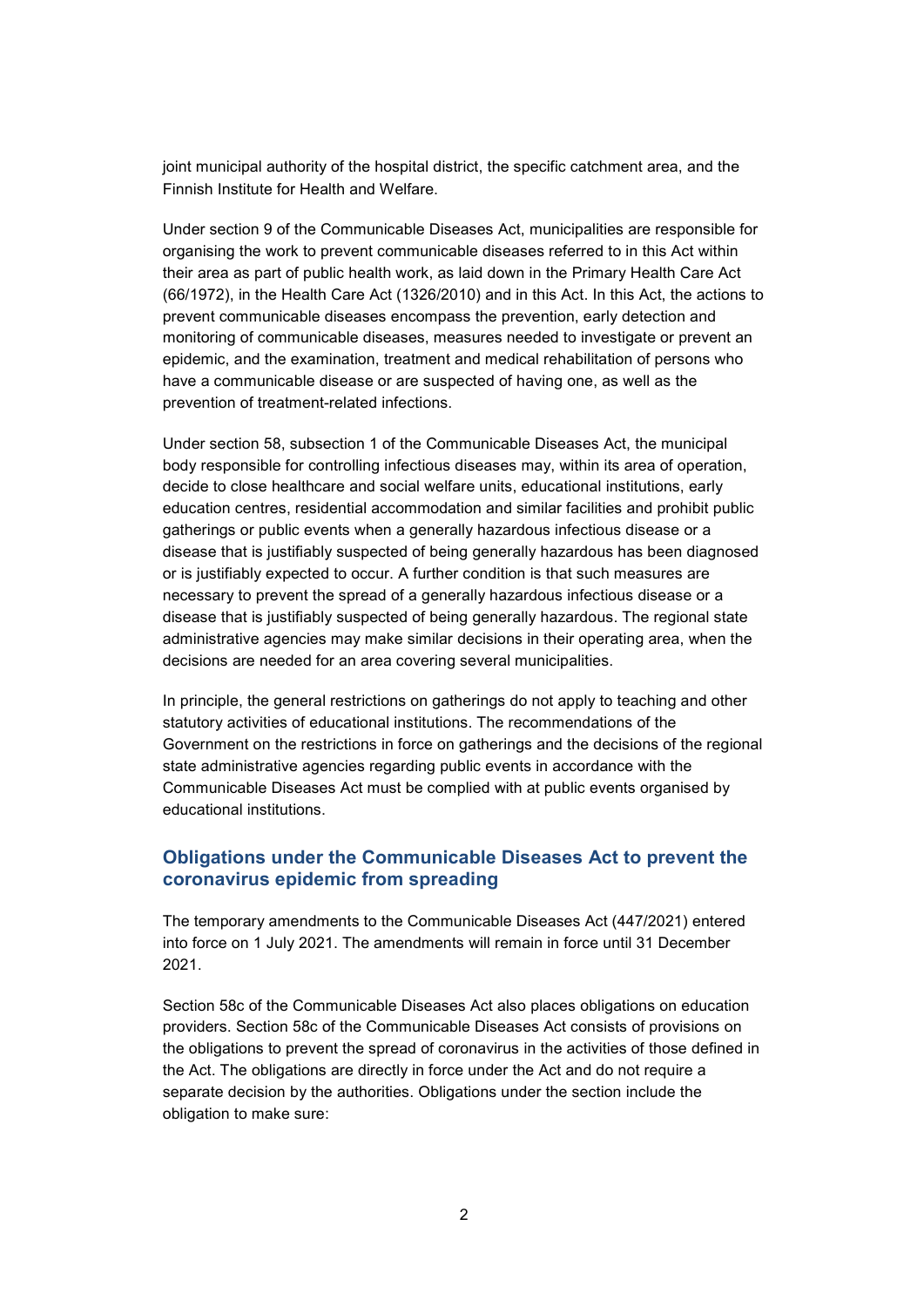- those working in educational institutions are given opportunities to clean their hands;
- those in educational institutions are given instructions on how to keep an adequate distance, hand hygiene practices and other similar practices to prevent the spread of infections;
- to organise more intensive cleaning of the premises and surfaces in addition to provisions issued elsewhere on cleanliness related to the activities in question; and
- those in educational institutions use the premises in a spacious way, taking into account the specific characteristics of the activity in question, and any customer seating is arranged sufficiently far apart.

The guidelines for action can be executed in the most expedient way, for example by means of public announcements, written instructions, signposting, signs indicating how to use in premises, or any other effective ways.

Under the Communicable Diseases Act, each regional state administrative agency and municipality monitors compliance with the COVID-19 obligations and restrictions and relevant decisions in their respective areas. The regional state administrative agencies and municipalities may inspect the activities of the operators they supervise and the premises used in their operations and stipulate measures to remedy shortcomings and drawbacks.

In the case of activities organised by education providers, those responsible for managing the premises are also responsible for giving guidance and opportunities for hand washing for those using the premises in the evenings and at the weekend. Guidance should be given on keeping safe distances, hand cleaning practices and other practices to prevent the spread of infections. If the activities are ones of an external operator organising activities under a lease agreement with the service provider, the the provider and the lessee can agree between themselves how to implement the obligations governed by section 58c of the Communicable Diseases Act. The operator of the actual activities is responsible for ensuring that the obligations are properly implemented. The responsibilities of educational institutions do not extend to facilities available to or leased to other operators, such as student organisations, student unions and student associations, and student canteens.

## **Purpose of the recommendations**

The purpose of these recommendations is to support universities and universities of applied sciences as well as providers of general upper secondary education, vocational education and training, liberal adult education and basic education for adults to carry out teaching and other activities organised in the premises of educational institutions safely during the COVID-19 epidemic. By following the recommendations, the risk of infection can be reduced in educational institutions.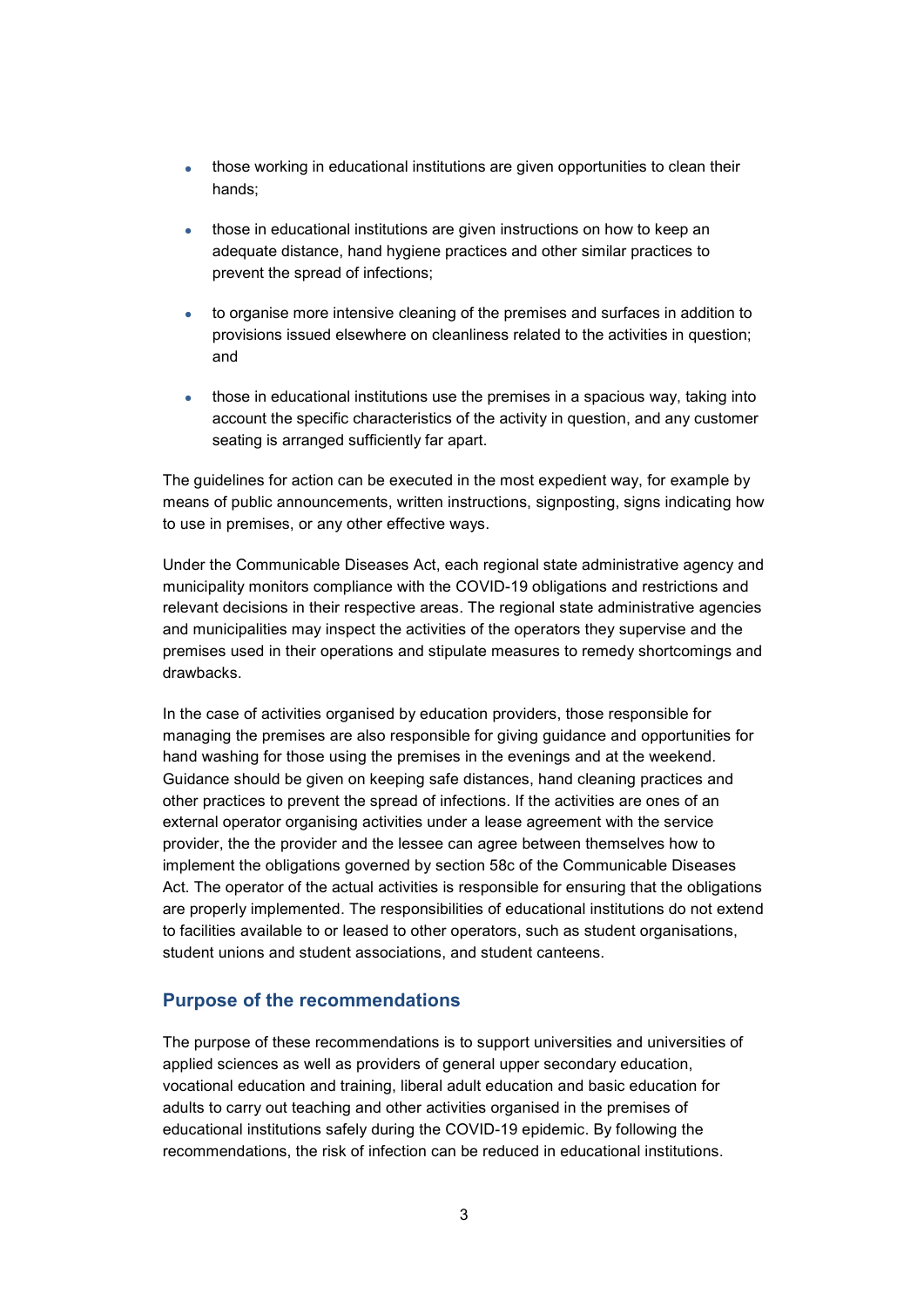### **Do not take part in instruction and other activities organised in educational institutions if you have symptoms of illness**

Coronavirus causes a respiratory infection. The symptoms may include a cough, sore throat, fever, shortness of breath (dyspnoea), muscle pain (myalgia), abdominal symptoms and headache.

If a student or teacher has any symptoms of illness, they must not participate in contact teaching or other activities organised on the premises of an educational institution. Nor must others working in or visiting the premises of an educational institution enter the premises of an educational institution if they have any symptoms of illness. Anyone who becomes ill during the day must leave the educational institution immediately or move to a separate space.

[Instructions on how to apply for a coronavirus test are available on the website of the](https://thl.fi/en/web/infectious-diseases-and-vaccinations/what-s-new/coronavirus-covid-19-latest-updates/symptoms-and-treatment-coronavirus/coronavirus-tests)  [Finnish Institute for Health and Welfare.](https://thl.fi/en/web/infectious-diseases-and-vaccinations/what-s-new/coronavirus-covid-19-latest-updates/symptoms-and-treatment-coronavirus/coronavirus-tests)

If a student living in the dormitory of an educational institution becomes ill, the institution may contact, where necessary, the unit responsible for communicable diseases in the municipality of the educational institution in order to evaluate the situation and to assess what measures are necessary.

Finnish Institute for Health and Welfare: [Symptoms and treatment](https://thl.fi/en/web/infectious-diseases-and-vaccinations/what-s-new/coronavirus-covid-19-latest-updates/symptoms-and-treatment-coronavirus) 

#### **Risk groups**

It is particularly important for those at risk to take care of their vaccination coverage. Two doses of vaccine provide excellent protection against a severe form of coronavirus.

Finnish Institute for Health and Welfare: [Risk groups for severe coronavirus disease](https://thl.fi/en/web/infectious-diseases-and-vaccinations/what-s-new/coronavirus-covid-19-latest-updates/risk-groups-for-severe-coronavirus-disease)

Finnish Institute for Health and Welfare: [Vaccines and coronavirus](https://thl.fi/en/web/infectious-diseases-and-vaccinations/what-s-new/coronavirus-covid-19-latest-updates/vaccines-and-coronavirus)

For those working in educational institutions, the measures are based on a risk assessment carried out by the employer. Occupational healthcare supports employers in the risk assessment.

#### **Ensure sufficient distancing**

The coronavirus is mainly transmitted by respiratory droplets. Situations in which people are in direct contact with one another should be avoided in educational institutions (section 58c, subsection 2 of the Communicable Diseases Act). If necessary, the education provider and the unit responsible for communicable diseases in the municipality where the educational institution is located can provide further guidance on practical measures.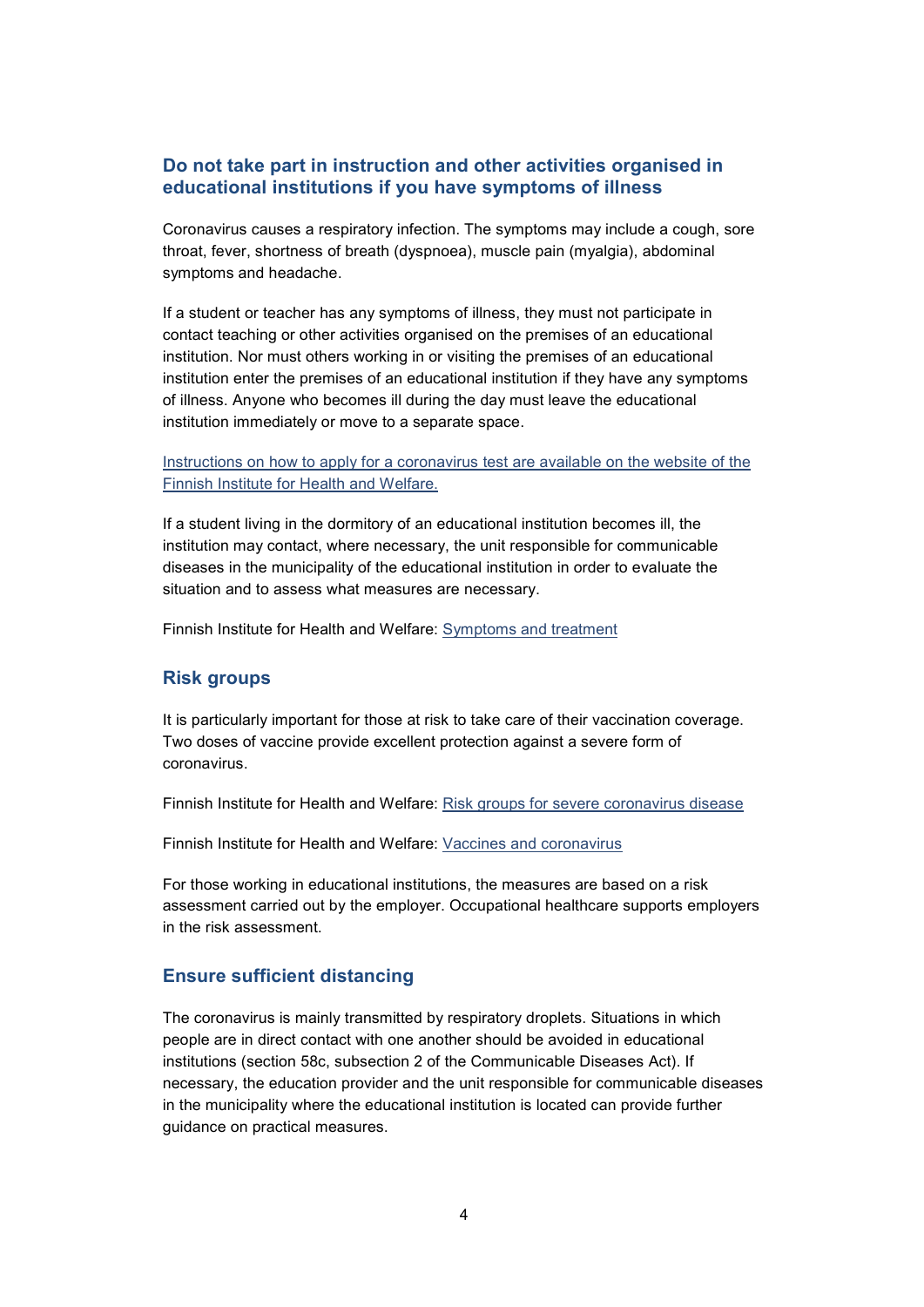Lectures for a large number of participants may be organised on condition proper distancing is ensured. Remote connections can still be used when organising such events.

When people other than students and staff are present in educational institutions, they must be instructed to follow the guidelines on hygiene and respecting distancing.

Monitoring has shown that the risk of infection associated with contact teaching has been low, and there is no need to give general recommendations on masks to the education sector. The competent authorities in the regions and local areas may issue supplementary or more limited recommendations in their area or locally based on their risk assessment and powers, taking into account the local and regional epidemiological situation. Under the legislative acts governing their activities, education providers are responsible for the safety of the learning environment and, for this purpose, may issue their own recommendations on the use of masks in facilities where teaching and examinations take place. For this reason, more specific recommendations on the use of masks in educational institutions may vary by region.

For example, student canteens or other eating areas can be used in turns to avoid unnecessary close contact and keep sufficient distancing. Proper hygiene should be ensured when preparing and distributing food as well as during meals.

Students can live in shared rooms in dormitories connected to educational institutions. The educational institutions should keep records of each person who has used their accommodation on a room-by-room basis so that infections can be traced later, if necessary.

#### [Guidelines for workplaces to prevent coronavirus infection](https://hyvatyo.ttl.fi/en/koronavirus/en/guidelines-for-workers-to-prevent-coronavirus-infection)

Finnish Institute for Health and Welfare: [Transmission and incubation period of](https://thl.fi/en/web/infectious-diseases-and-vaccinations/what-s-new/coronavirus-covid-19-latest-updates/transmission-and-protection-coronavirus/transmission-and-incubation-period-of-coronavirus)  [coronavirus](https://thl.fi/en/web/infectious-diseases-and-vaccinations/what-s-new/coronavirus-covid-19-latest-updates/transmission-and-protection-coronavirus/transmission-and-incubation-period-of-coronavirus)

### **Good hand hygiene and respiratory and cough hygiene prevents infections**

Proper hand hygiene and respiratory and cough practices prevent infections. To raise awareness, it is recommended that information material on the right practices be distributed to those working and studying at educational institutions.

- When in an educational institution, it is recommended you wash your hands whenever you come in after you have been out, before meals, always after sneezing or coughing, or if your hands are visibly dirty. Use disposable paper towels to dry your hands.
- If you cannot wash your hands, you can use an alcohol-based sanitiser. Hand sanitisers should be readily available.